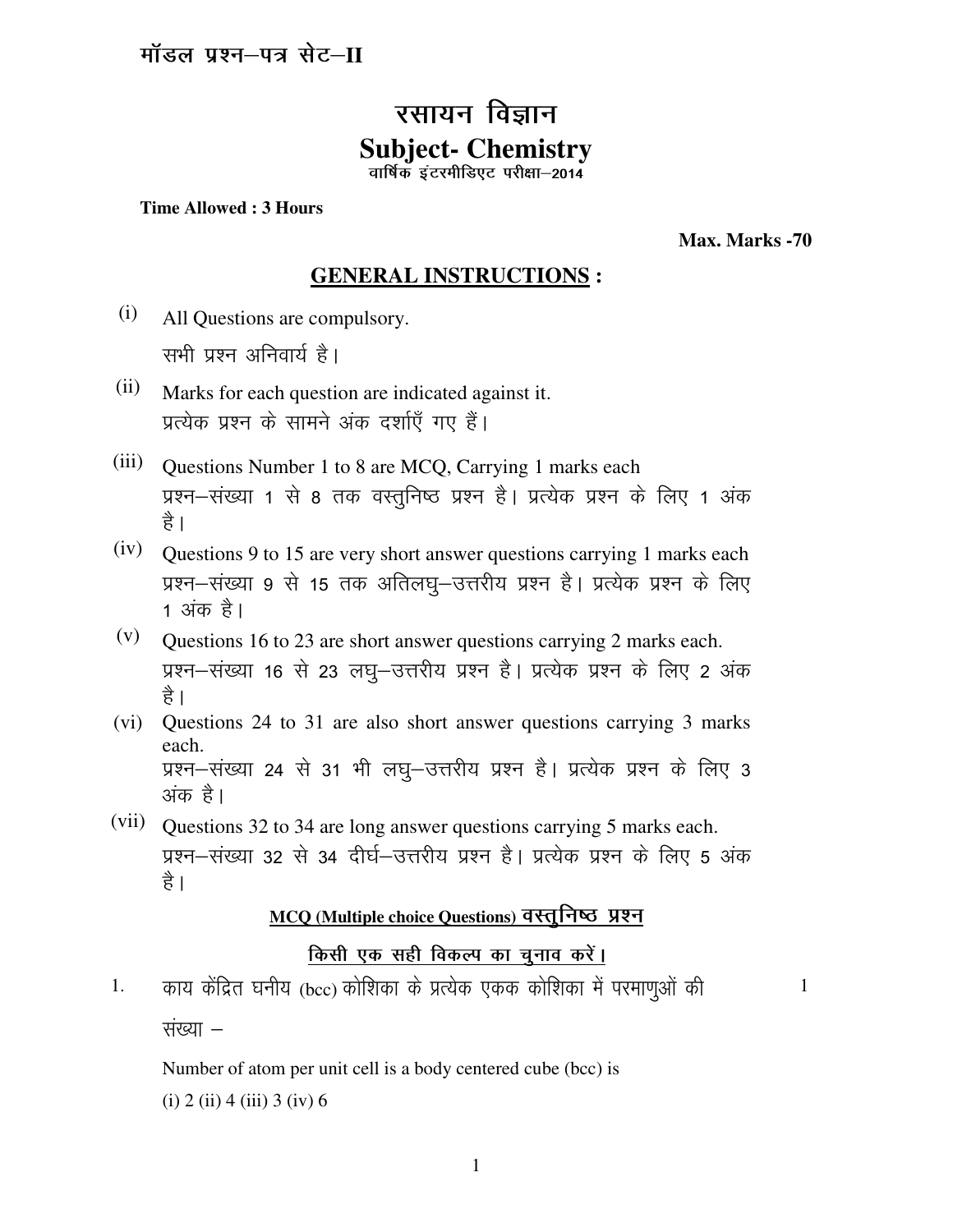2. परासरण दाब निर्भर करता है

Osmotic pressure depends on

- $(i)$   $\qquad$  घोल का सांद्रण (Concentration of solution)
- (ii) तापक्रम (Temperature)
- $(iii)$  दोनो (Both)  $(iv)$  कोई नहीं (None)
- 3. कौन सा सेल H<sub>2</sub> और O<sub>2</sub> की रासायनिक उर्जा को सीधे विद्युत उर्जा में बदल देता 1

ਵੈ

Which of the following cell directly converts the chemical energy of  $H_2$  and  $O<sub>2</sub>$  into electrical energy

- (i) मर्करी सेल (Mercury Cell)
- (ii) हैनियल सेल (Daniel Cell)
- (iii) सीसा संचायक सेल (Lead storage Battery)
- $(iv)$  ईंधन सेल (Fuel Cell)

4. प्रथम कोटि अभिक्रिया के लिए अर्ध आयु अवधि निर्भर करता है

1

1

1

1

Half life period of a first order reaction depends on

- (i) जत्प्रेरक (Catalyst)
- (ii) तापमान (Temperature)
- (iii) आरंभिक साद्रता (initial concentration)
- $(iv)$  कोई नहीं (None)

5. हिंडल प्रभाव किसमें दिखेगा

Which will show tyndall effect.

- (i) विलयन (Solution)
- (ii) विलायक (Solvent)
- (iii) अवक्षेप (Precipitate)
- $(iv)$  कोलाइडी सोल (Colloidal sol )

6.  $Ca^{2+}$  किसके साथ आइसोइलेक्ट्रानिक है

 $Ca<sup>2+</sup>$  is iso electronic with

(i)  $Mg^{2+}$  (ii) Kr (iii) Ar (iv) Na<sup>+</sup>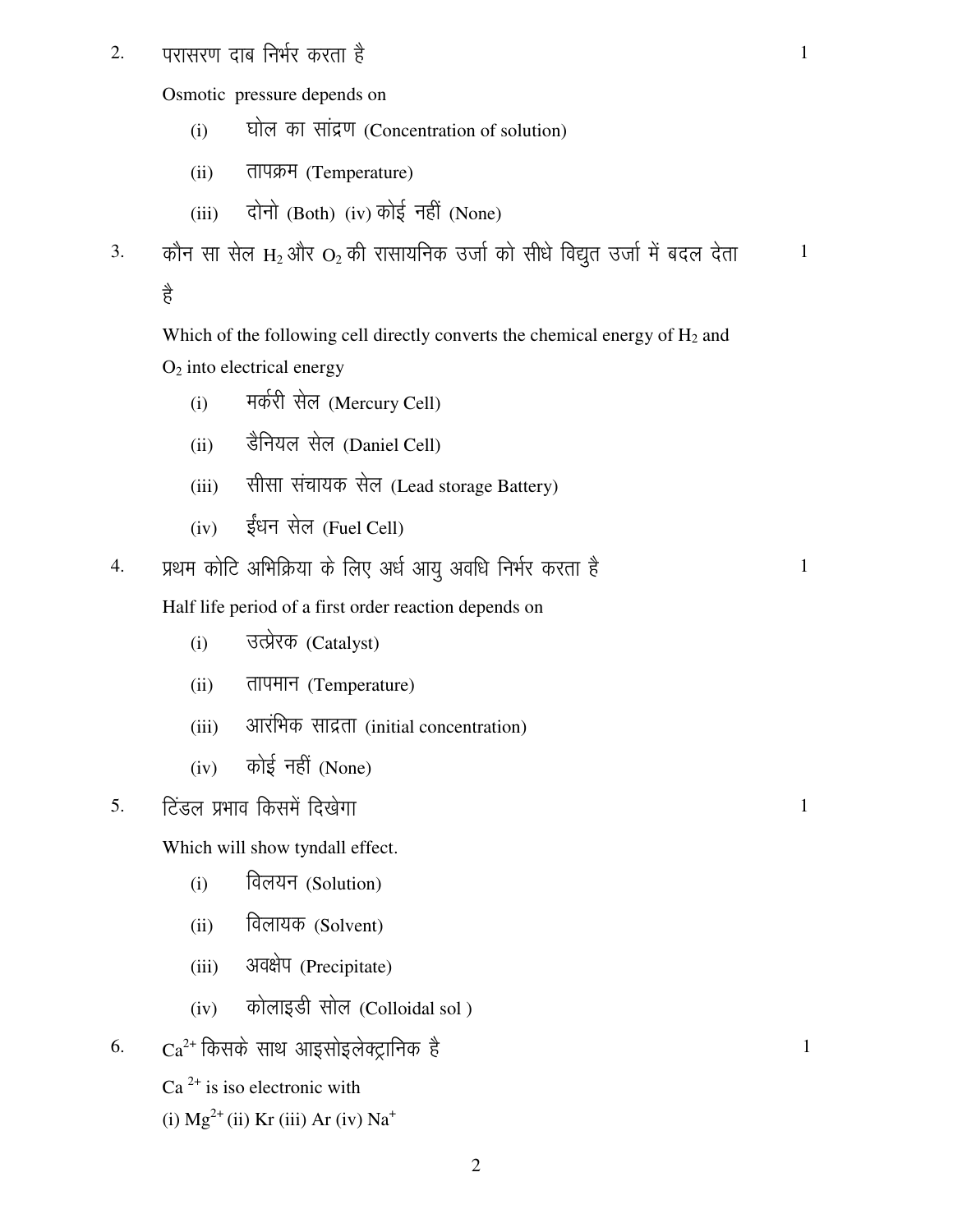| 7.  | $Ni(C0)_4$ में Ni की आक्सीकरण संख्या है                                                 | $\mathbf{1}$   |
|-----|-----------------------------------------------------------------------------------------|----------------|
|     | Oxidation number of Ni is $Ni(C0)_4$ is                                                 |                |
|     | $(i)$ 0 $(ii)$ 1 $(iii)$ 2 $(iv)$ 4                                                     |                |
| 8.  | $R-X$ , AgCN से प्रतिक्रिया कर बनाता है।                                                | 1              |
|     | R-X reacts with AgCN to form                                                            |                |
|     | (i) R- CN (ii) R-NC (iii) दोनों (Both) (iv) कोई नहीं (None)                             |                |
| 9.  | $C_2H_6O$ के दो क्रियात्मक समावयवों के नाम तथा संरचना लिखें।                            | $\mathbf{1}$   |
|     | Write down the name and structure of two functional isomers of $C_2H_6O$                |                |
| 10. | टोलन अभिकर्मक क्या है?                                                                  | $\mathbf{1}$   |
|     | What is tollens reagent.                                                                |                |
| 11. | समीकरण को पूर्ण करें।                                                                   |                |
|     | Complete the equation $CH_3\text{-}CH_2\text{-} CN \frac{\text{LiAlH}}{4}$              |                |
| 12. | पेप्टाइड बन्ध क्या है?                                                                  | $\mathbf{1}$   |
|     | What is peptide linkage?                                                                |                |
| 13. | पॉलिएस्टर बहुलक का एक उदाहरण दें।                                                       | $\mathbf{1}$   |
|     | Give one example of polyester polymer.                                                  |                |
| 14. | एस्प्रिन का संरचना सुत्र लिखें।                                                         | 1              |
|     | Write down the structural formula of Aspirin.                                           |                |
| 15. | $XeF_4$ अणु का आकार क्या है?                                                            | $\mathbf{1}$   |
|     | What is the shape of $XeF_4$ molecule.                                                  |                |
| 16. | विद्युत रसायन सेल बनाएँ जिसमें $Zn(S) + 2Ag+(aqu) → Zn+2(aqu) + 2Ag(S)$                 | $\overline{2}$ |
|     | अभिक्रिया होती है।                                                                      |                |
|     | Write down the electrolytic cell in which the following reaction takes place            |                |
|     | $\text{Zn}(S) + 2\text{Ag}^+(aqu) \longrightarrow \text{Zn}^{+2}(aqu) + 2\text{Ag}(S)$  |                |
| 17. | प्रत्येक का एक उदाहरण दें।                                                              | $1+1$          |
|     | (i) रोगाणुनाशक (ii) प्रशांतक                                                            |                |
|     | Give one example of each                                                                |                |
|     | (i) Disinfectant (ii) Tranquillizers                                                    |                |
| 18. | फैराडे के विद्युत अपघटन के नियम को लिखें।<br>Write down Faradays law's of electrolysis. | $1+1$          |

3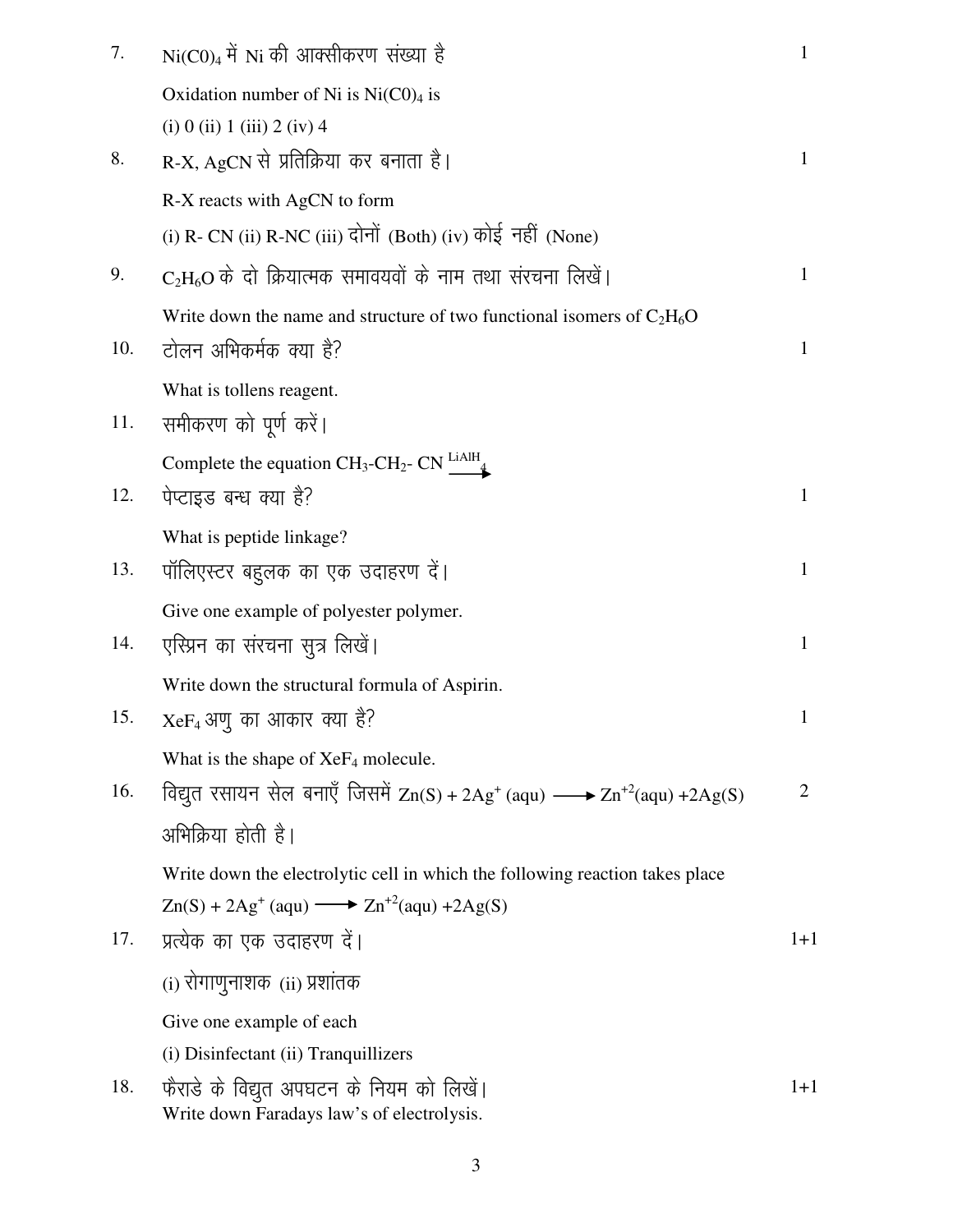| 19. | $[Pt(NH3)2 Cl2]$ के ज्यामितीय समावयव की संरचना लिखें।                                                                                                                                            | $1 + 1$        |
|-----|--------------------------------------------------------------------------------------------------------------------------------------------------------------------------------------------------|----------------|
|     | Draw the structures of geometrical isomers of $[Pt(NH_3)_2 \text{Cl}_2]$                                                                                                                         |                |
|     | अथवा                                                                                                                                                                                             |                |
|     | निम्नलिखित के IUPAC नाम लिखें।                                                                                                                                                                   |                |
|     | Write down the IUPAC name of the following                                                                                                                                                       |                |
|     | (i) $K_4[Fe(CN)_6]$ (ii) $[Fe(H_2O)_6]SO_4$                                                                                                                                                      |                |
| 20. | समबहुलक एवं सहबहुलक में क्या अंतर है? एक-एक उदाहरण दें।                                                                                                                                          | $1+1$          |
|     | What is the difference between homopolymer and copolymer? Give one<br>example each.                                                                                                              |                |
| 21. | क्या होता है जब अम्लीयकृत पोटाशियम डाइक्रोमेट प्रतिक्रिया करता है।                                                                                                                               | $1 + 1$        |
|     | (i) पोटाशियम आयोडाइड (ii) फेरस सल्फेट                                                                                                                                                            |                |
| 22. | What happens when acidified potassium dichromate reacts with<br>(i) Potassium Iodide (ii) Ferrous Sulphate<br>प्रथम कोटि अभिक्रिया की अर्द्ध आयु अवधि 100 सेकंड है। इसका दर स्थिरांक ज्ञात       | $\overline{2}$ |
|     | करें ।                                                                                                                                                                                           |                |
|     | Find out the rate constant of a first order reaction whose half life period is 100<br>seconds.                                                                                                   |                |
| 23  | $A + H2O \longrightarrow B$ अभिक्रिया के लिए दर नियम है दर $\alpha$ [A] ज्ञात करें –                                                                                                             | $1+1$          |
|     | (i) इसकी आण्विकता (ii) अभिक्रिया की कोटि                                                                                                                                                         |                |
|     | For the reaction $A + H_2O \longrightarrow B$ the rate law is rate $\alpha$ [A] find its<br>(i) Molecularity (ii) Order of reaction                                                              |                |
| 24. | निम्नलिखित के जलीय अपघटन से प्राप्त योगिक का नाम लिखें<br>(i) सुक्रोस (ii) मॉल्टोस (iii) लेक्टोस<br>Write down the hydrolysis product of the following<br>(i) Sucrose (ii) Maltose (iii) Lactose | $1+1+1$        |
| 25. | निम्नलिखित को पूरा करें।                                                                                                                                                                         |                |
|     | Complete the following                                                                                                                                                                           |                |
|     | $ArN_2^+X$ CuCl/ HCl                                                                                                                                                                             |                |
|     | $ArN_2^+X$ CuBr/HBr                                                                                                                                                                              |                |
|     | $ArN_2$ <sup>+</sup> X <sup>-</sup> CuCN/ KCN                                                                                                                                                    |                |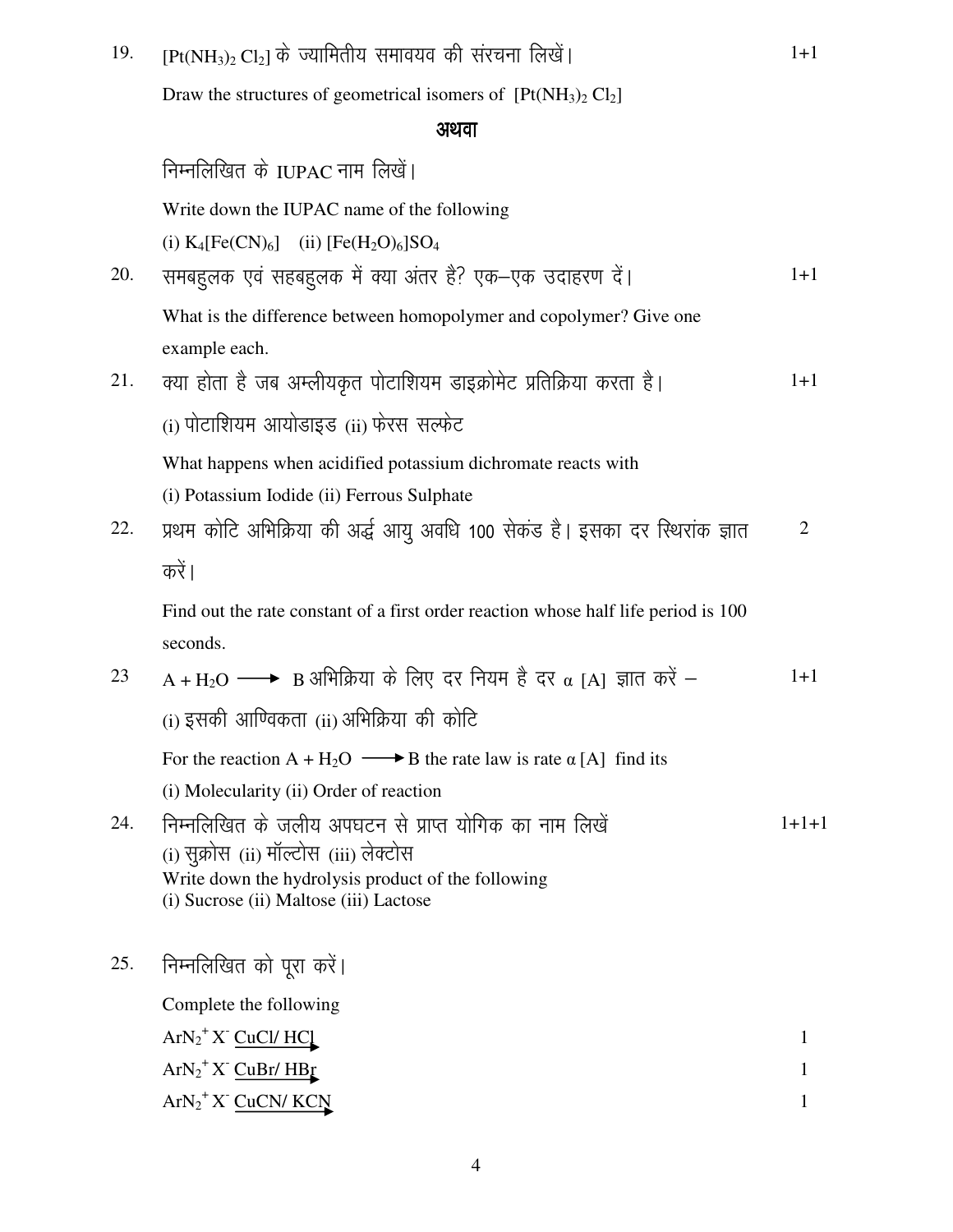अथवा (Or)  $A, B$  एवं  $C$  की संरचना लिखें। Write down the structure of A, B and C.  $NH_3$  Br<sub>2</sub>+NaOH NaNO<sub>2</sub>  $CH_3COOH \longrightarrow A \longrightarrow B \longrightarrow C$ Heat HCl  $1+1+1$ 26. ) विलियमसन विधि से निम्नलिखित का निर्माण कैसे करते हैं। How the following compounds are synthesized by Williamsons method. (i) Ethoxy benzene (ii) 2- Methoxy-2-methyl propane (iii) 1 – Propoxy Propane 1+1+1 अथवा (Or) निम्नलिखित को पूरा करें। Complete the following OH  $+3Br<sub>2</sub>$  – OH Heat  $+ Zn$ **OH**  $\perp$   $\frac{\text{Na}_2\text{Cr}_2\text{Q}}{2}$  $\langle \circ \rangle$  H<sub>2</sub>SO<sub>4</sub>  $27.$  निम्नलिखित को पूरा करें। Complete the following Cl  $FeCl<sub>3</sub>$  $+Cl<sub>2</sub>$  Anhydrous 1 Cl  $+CH_3Cl_2$   $\frac{\text{AlCl}_3}{\text{Anhydrou}}$ Anhydrous 1 Cl  $\overline{\text{ConcH}_2\text{SO}_4}$  Heat 1 28. अंतर संक्रमण तत्व किसे कहते हैं? दो अंतर संक्रमण तत्व का इलेक्ट्रॉनिक विन्यास लिखें। What are inner transition elements. Write the electronic configuration of two inner transition elements. 1+2 O O  $\Omega$ O O O

29. ) रोस्टिंग एवं कैलसिनेशन में उदारहण सहित अंतर बतावें। Differentiate between roasting and calcinations with example.  $1+1+1$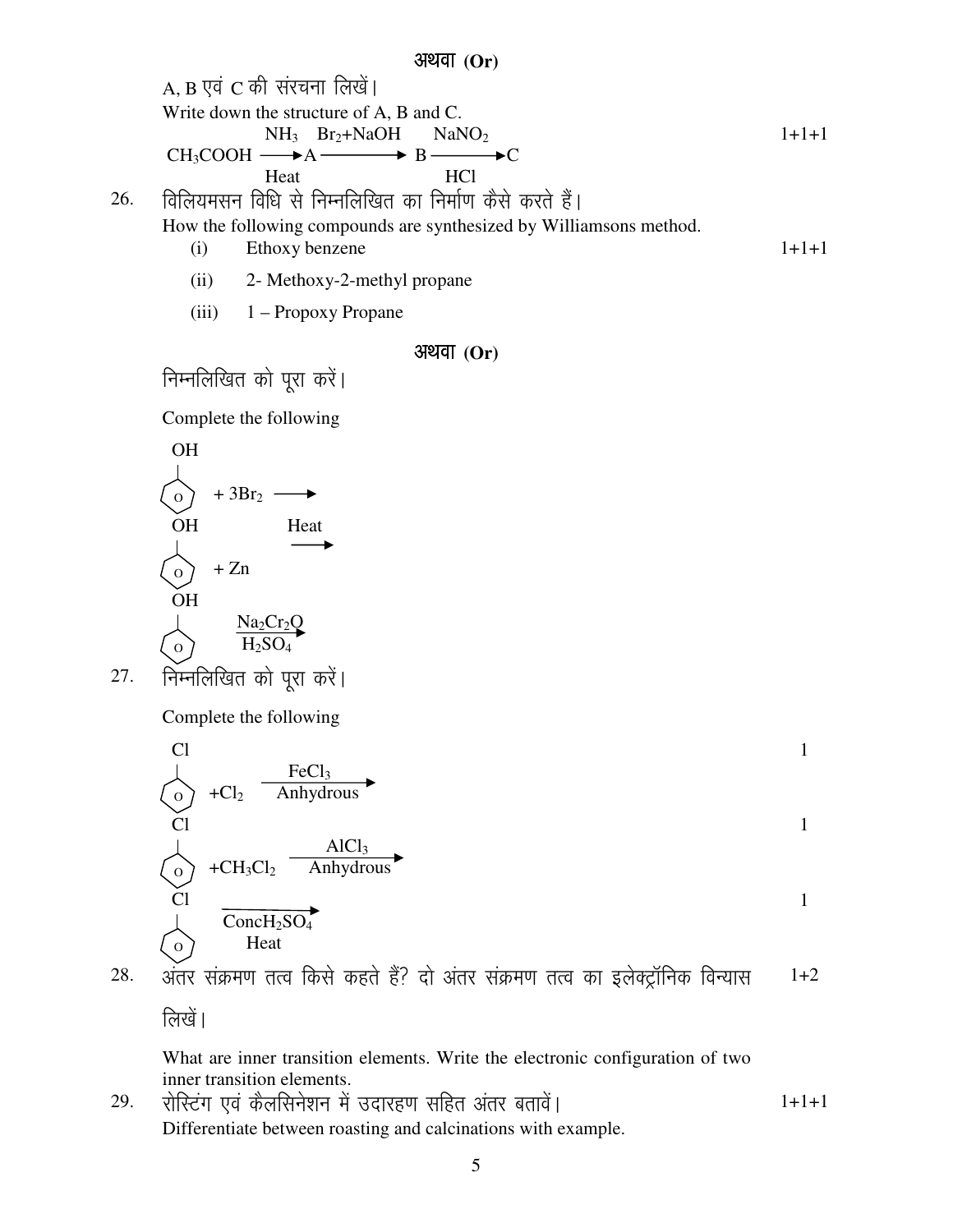| 30.<br>31. | भौतिक अधिशोषण और रासायनिक अधिशोषण में तीन अंतर को स्पष्ट करें।<br>Write down three differences between physical and chemical adsorption.<br>अष्ट फलकीय छिद्र की त्रिज्या का अनुपात ज्ञात करें।                                                                                                                                                                                                       | $1+1+1$<br>3 |
|------------|------------------------------------------------------------------------------------------------------------------------------------------------------------------------------------------------------------------------------------------------------------------------------------------------------------------------------------------------------------------------------------------------------|--------------|
|            | Find out the radius ratio of an octahedral void.                                                                                                                                                                                                                                                                                                                                                     |              |
| 32.        | मोलल उन्नयन स्थिरांक क्या है? जल के 100gm मात्रा में 18 gm ग्लूकोज की मात्रा<br>मिलाकर एक विलयन बनाया गया है। इस विलयन का क्वाथनांक बिन्दु ज्ञात करें।<br>जल के लिए $K_b = 0.52$ Kg Mol <sup>-1</sup><br>What is Molal Elevation Constant? A solution is prepared by using 18g of<br>glucose with 100g water. Find the boiling point of this solution For water<br>$K_b = 0.52$ Kg Mol <sup>-1</sup> | $2 + 3$      |
|            | अथवा $(Or)$                                                                                                                                                                                                                                                                                                                                                                                          |              |
|            | चार अणुसंख्यक गुणों का नाम लिखें।                                                                                                                                                                                                                                                                                                                                                                    | $1+1+1+1$    |
|            | हेनरी के नियम को लिखें।                                                                                                                                                                                                                                                                                                                                                                              | 1            |
|            | Write down the names of four colligative properties.                                                                                                                                                                                                                                                                                                                                                 |              |
| 33.        | Write down Henry's Law.<br>संतुलित समीकरण दें।                                                                                                                                                                                                                                                                                                                                                       |              |
|            | Write down balanced chemical equation.                                                                                                                                                                                                                                                                                                                                                               |              |
|            | $Cu + H2SO4 (Conc)$<br>$\longrightarrow$                                                                                                                                                                                                                                                                                                                                                             | 1            |
|            | $FeS + Hcl$                                                                                                                                                                                                                                                                                                                                                                                          | 1            |
|            | $\text{Na}_2\text{S}_2\text{O}_3 + \text{I}_2 \longrightarrow$                                                                                                                                                                                                                                                                                                                                       | 1            |
|            | $H_2S+SO_2 \longrightarrow$                                                                                                                                                                                                                                                                                                                                                                          | 1            |
|            | $Br_2 + NaI \longrightarrow$                                                                                                                                                                                                                                                                                                                                                                         | 1            |
|            | अथवा (Or)                                                                                                                                                                                                                                                                                                                                                                                            |              |
|            | निम्नलिखित के लिए अनुनादी संरचनाएँ लिखें।                                                                                                                                                                                                                                                                                                                                                            | $1+1+1+1+1$  |
|            | Write down the resonating structures of the following                                                                                                                                                                                                                                                                                                                                                |              |
|            | (i) $CO_3^2$ <sup>2</sup> (ii) $SO_4^2$ <sup>2</sup> (iii) $NO_3^-$ (iv) $O_3$ (v) $NO_2$                                                                                                                                                                                                                                                                                                            |              |
| 34.        | निम्नलिखित की संरचना लिखें                                                                                                                                                                                                                                                                                                                                                                           |              |
|            | Draw the structures of the following                                                                                                                                                                                                                                                                                                                                                                 |              |
|            | (i) Cycopropanone oxime                                                                                                                                                                                                                                                                                                                                                                              | 1            |
|            | (ii) Cyclobutanone semicarbazide                                                                                                                                                                                                                                                                                                                                                                     | 1            |
|            | (iii) Benzaldehyde $-2$ , $4$ – dinitro phenyl hydrazone                                                                                                                                                                                                                                                                                                                                             | 1            |
|            | (iv) Acetaldehyde dimethyl acetal                                                                                                                                                                                                                                                                                                                                                                    | 1            |
|            | (v) Ethylene ketal of hexan $-3$ -one                                                                                                                                                                                                                                                                                                                                                                | 1            |
|            | अथवा $(Or)$                                                                                                                                                                                                                                                                                                                                                                                          |              |
|            | निम्नलिखित परिवर्तन कैसे करेंगे?<br>How will you bring about the following conversions.                                                                                                                                                                                                                                                                                                              |              |
|            | (i) Benzoic acid to benzaldehyde                                                                                                                                                                                                                                                                                                                                                                     | 1            |
|            | (ii) Ethanal to 3-Hydroxybutanal                                                                                                                                                                                                                                                                                                                                                                     | 1            |